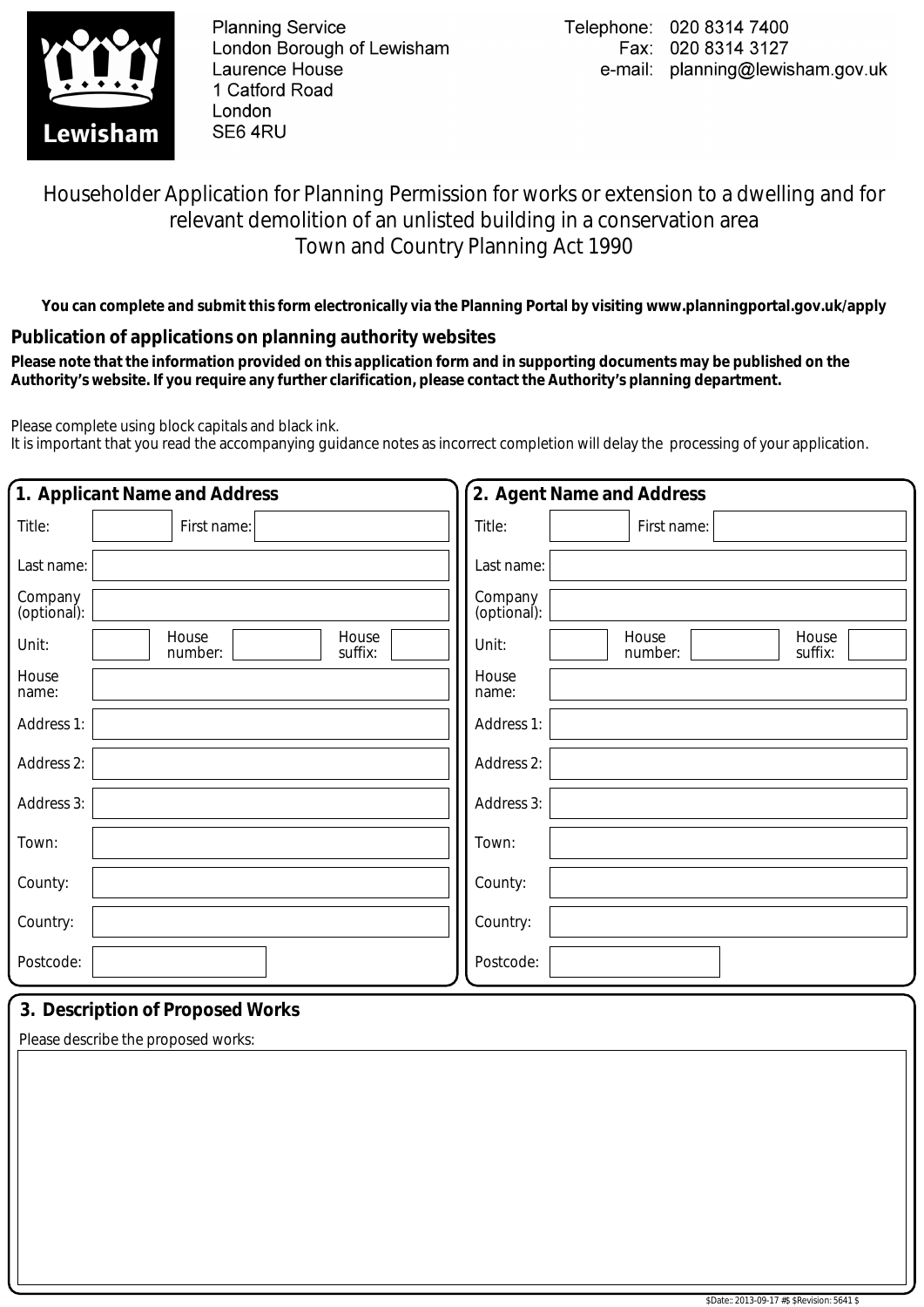| 3. Description of Proposed Works (continued)                                                  |                                                                                                                                       |  |
|-----------------------------------------------------------------------------------------------|---------------------------------------------------------------------------------------------------------------------------------------|--|
| Has the work already started?<br>No<br>Yes                                                    |                                                                                                                                       |  |
| If Yes, please state when the work was started (DD/MM/YYYY):                                  | (date must be pre-application submission)                                                                                             |  |
| Has the work been completed?<br>No<br>Yes                                                     |                                                                                                                                       |  |
| If Yes, please state when the work was completed (DD/MM/YYYY):                                | (date must be pre-application submission)                                                                                             |  |
| 4. Site Address Details                                                                       | 5. Pre-application Advice                                                                                                             |  |
| Please provide the full postal address of the application site.                               | Has assistance or prior advice been sought from the local                                                                             |  |
| House<br>House<br>Unit:<br>suffix:<br>number:                                                 | authority about this application?<br>Yes<br>No                                                                                        |  |
| House<br>name:                                                                                | If Yes, please complete the following information about the advice<br>you were given. (This will help the authority to deal with this |  |
| Address 1:                                                                                    | application more efficiently).<br>Please tick if the full contact details are not                                                     |  |
| Address 2:                                                                                    | known, and then complete as much as possible:                                                                                         |  |
| Address 3:                                                                                    | Officer name:                                                                                                                         |  |
| Town:                                                                                         |                                                                                                                                       |  |
| County:<br>Postcode                                                                           | Reference:                                                                                                                            |  |
| (optional):<br>Description of location or a grid reference.                                   | Date (DD/MM/YYYY):                                                                                                                    |  |
| (must be completed if postcode is not known):                                                 | (must be pre-application submission)                                                                                                  |  |
| Easting:<br>Northing:                                                                         | Details of the pre-application advice received:                                                                                       |  |
| Description:                                                                                  |                                                                                                                                       |  |
|                                                                                               |                                                                                                                                       |  |
|                                                                                               |                                                                                                                                       |  |
|                                                                                               |                                                                                                                                       |  |
|                                                                                               |                                                                                                                                       |  |
| 6. Pedestrian and Vehicle Access, Roads and Rights of Way                                     | 7. Trees and Hedges                                                                                                                   |  |
| Is a new or altered vehicle access<br>No<br>proposed to or from the public highway?<br>Yes    | Are there any trees or hedges on your own<br>property or on adjoining properties which                                                |  |
|                                                                                               | are within falling distance of your proposed<br>Yes<br>No<br>development?                                                             |  |
| Is a new or altered pedestrian access<br>proposed to or from the public highway?<br>No<br>Yes | If Yes, please mark their position on a scaled                                                                                        |  |
|                                                                                               | plan and state the reference number of any plan(s)/drawing(s):                                                                        |  |
| Do the proposals require any diversions,                                                      |                                                                                                                                       |  |
| extinguishments and/or creation of public<br>No<br>Yes<br>rights of way?                      |                                                                                                                                       |  |
| If Yes to any questions, please show details on your plans or                                 | Will any trees or hedges need to be removed                                                                                           |  |
| drawings and state the reference number(s) of the plan(s)/<br>drawing(s)                      | Yes<br>No<br>or pruned in order to carry out your proposal?                                                                           |  |
|                                                                                               | If Yes, please show on your plans which trees by giving them<br>numbers e.g. T1, T2 etc, state the reference number of the plan(s)/   |  |
|                                                                                               | drawing(s) and indicate the scale.                                                                                                    |  |
|                                                                                               |                                                                                                                                       |  |
|                                                                                               |                                                                                                                                       |  |
|                                                                                               |                                                                                                                                       |  |
|                                                                                               |                                                                                                                                       |  |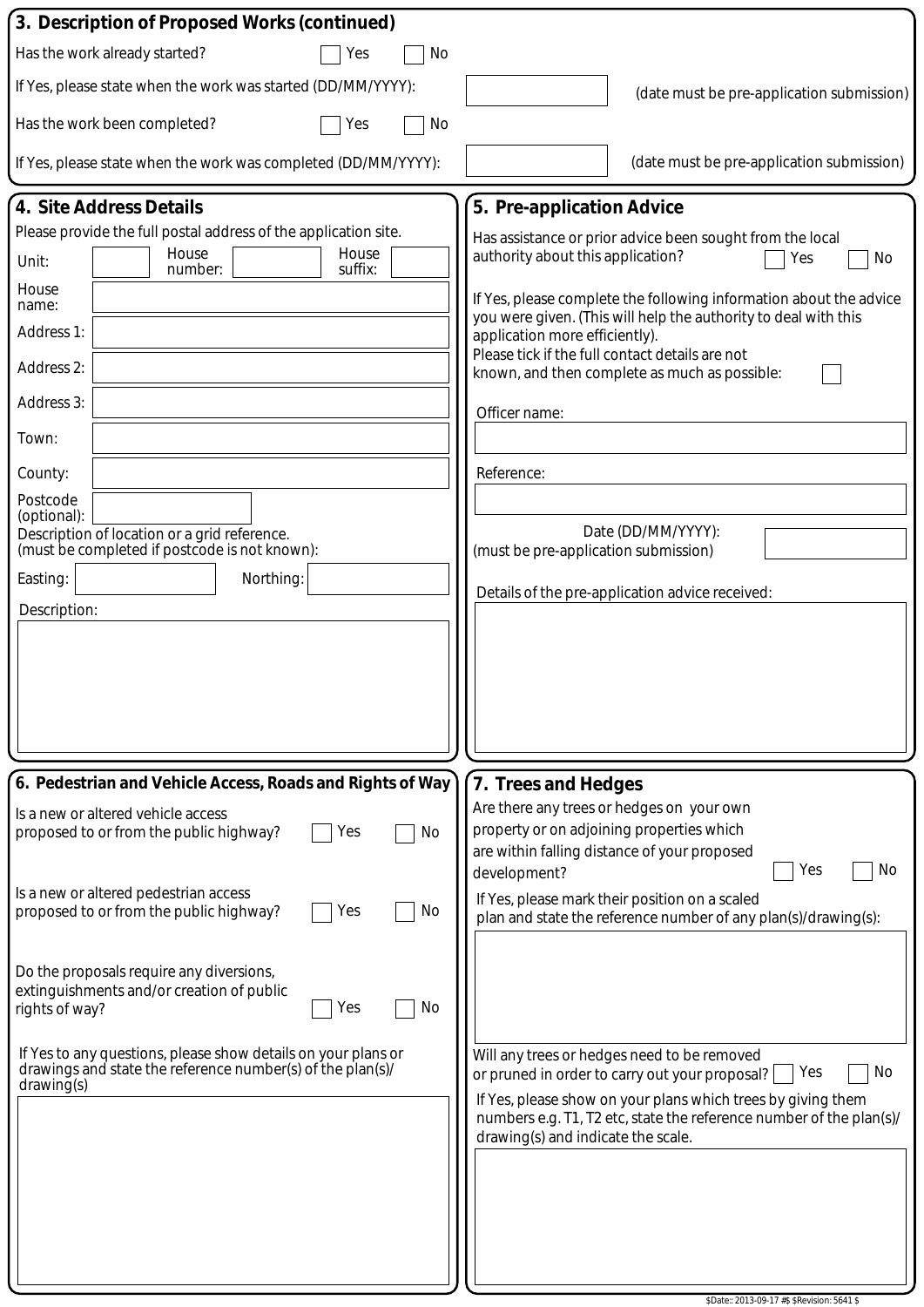| 8. Parking                                                                                                    | 9. Authority Employee / Member<br>With respect to the Authority, I am:                                                                                                                                                                                  |
|---------------------------------------------------------------------------------------------------------------|---------------------------------------------------------------------------------------------------------------------------------------------------------------------------------------------------------------------------------------------------------|
| Will the proposed works affect<br>No<br>Yes<br>existing car parking arrangements?<br>If Yes, please describe: | (a) a member of staff<br>Do any of these<br>(b) an elected member<br>statements apply to you?<br>(c) related to a member of staff<br>No<br>Yes<br>(d) related to an elected member<br>If Yes, please provide details of the name, relationship and role |
|                                                                                                               |                                                                                                                                                                                                                                                         |

#### **10. Materials**

If applicable, please state what materials are to be used externally. Include type, colour and name for each material:

|                                                                                                                    | Existing<br>(where applicable)                                                          | Proposed | Not<br>applicable | Don't<br>Know |  |
|--------------------------------------------------------------------------------------------------------------------|-----------------------------------------------------------------------------------------|----------|-------------------|---------------|--|
| Walls                                                                                                              |                                                                                         |          |                   |               |  |
| Roof                                                                                                               |                                                                                         |          |                   |               |  |
| Windows                                                                                                            |                                                                                         |          |                   |               |  |
| <b>Doors</b>                                                                                                       |                                                                                         |          |                   |               |  |
| <b>Boundary treatments</b><br>(e.g. fences, walls)                                                                 |                                                                                         |          |                   |               |  |
| Vehicle access and<br>hard-standing                                                                                |                                                                                         |          |                   |               |  |
| Lighting                                                                                                           |                                                                                         |          |                   |               |  |
| Others<br>(please specify)                                                                                         |                                                                                         |          |                   |               |  |
| Yes<br>No<br>Are you supplying additional information on submitted plan(s)/drawing(s)/design and access statement? |                                                                                         |          |                   |               |  |
|                                                                                                                    | If Yes, please state references for the plan(s)/drawing(s)/design and access statement: |          |                   |               |  |
|                                                                                                                    |                                                                                         |          |                   |               |  |

## **11. Explanation For Proposed Demolition Work**

Why is it necessary to demolish all or part of the building(s) and or structure(s)?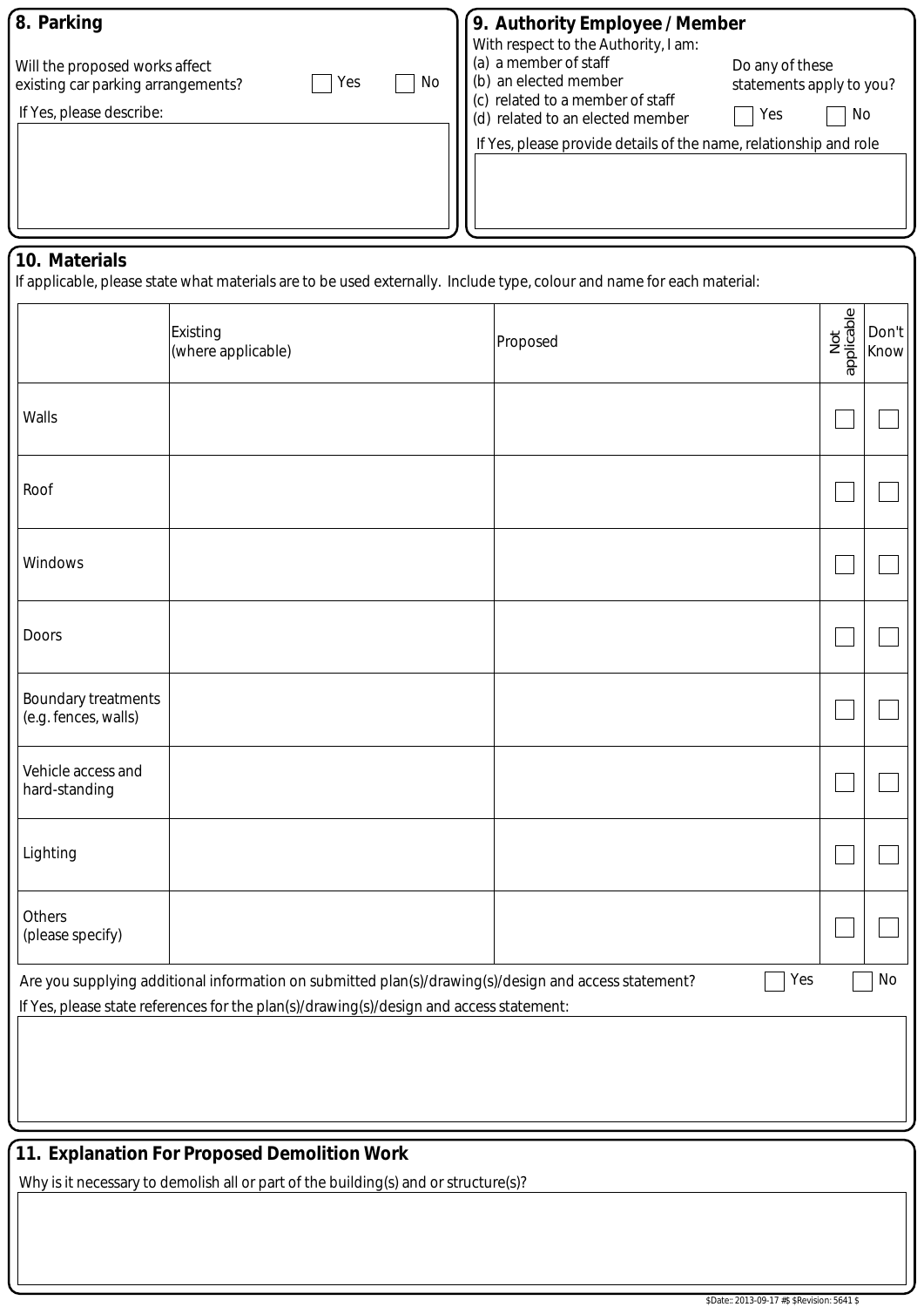| 12. Ownership Certificates and Agricultural Land Declaration                                                                                                                                                                                                                                                                                                                                                                                                                                                                                                                                                                                                |  |                                                                                                                                      |                    |  |  |
|-------------------------------------------------------------------------------------------------------------------------------------------------------------------------------------------------------------------------------------------------------------------------------------------------------------------------------------------------------------------------------------------------------------------------------------------------------------------------------------------------------------------------------------------------------------------------------------------------------------------------------------------------------------|--|--------------------------------------------------------------------------------------------------------------------------------------|--------------------|--|--|
|                                                                                                                                                                                                                                                                                                                                                                                                                                                                                                                                                                                                                                                             |  | One Certificate A, B, C, or D, must be completed with this application form                                                          |                    |  |  |
| <b>CERTIFICATE OF OWNERSHIP - CERTIFICATE A</b><br>Town and Country Planning (Development Management Procedure) (England) Order 2010 Certificate under Article 12<br>I certify/The applicant certifies that on the day 21 days before the date of this application nobody except myself/ the applicant was the<br>owner <sup>*</sup> of any part of the land or building to which the application relates, and that none of the land to which the application relates is, or<br>is part of, an agricultural holding**                                                                                                                                       |  |                                                                                                                                      |                    |  |  |
| application relates but the land is, or is part of, an agricultural holding.                                                                                                                                                                                                                                                                                                                                                                                                                                                                                                                                                                                |  | NOTE: You should sign Certificate B, C or D, as appropriate, if you are the sole owner of the land or building to which the          |                    |  |  |
| * "owner" is a person with a freehold interest or leasehold interest with at least 7 years left to run.                                                                                                                                                                                                                                                                                                                                                                                                                                                                                                                                                     |  | ** "agricultural holding" has the meaning given by reference to the definition of "agricultural tenant" in section 65(8) of the Act. |                    |  |  |
| Signed - Applicant:                                                                                                                                                                                                                                                                                                                                                                                                                                                                                                                                                                                                                                         |  | Or signed - Agent:                                                                                                                   | Date (DD/MM/YYYY): |  |  |
|                                                                                                                                                                                                                                                                                                                                                                                                                                                                                                                                                                                                                                                             |  |                                                                                                                                      |                    |  |  |
| Town and Country Planning (Development Management Procedure) (England) Order 2010 Certificate under Article 12<br>I certify/ The applicant certifies that I have/the applicant has given the requisite notice to everyone else (as listed below) who, on the day<br>21 days before the date of this application, was the owner* and/or agricultural tenant** of any part of the land or building to which this<br>application relates.<br>* "owner" is a person with a freehold interest or leasehold interest with at least 7 years left to run.<br>"agricultural tenant" has the meaning given in section 65(8) of the Town and Country Planning Act 1990 |  |                                                                                                                                      |                    |  |  |
| Name of Owner / Agricultural Tenant<br>Date Notice Served<br><b>Address</b>                                                                                                                                                                                                                                                                                                                                                                                                                                                                                                                                                                                 |  |                                                                                                                                      |                    |  |  |
|                                                                                                                                                                                                                                                                                                                                                                                                                                                                                                                                                                                                                                                             |  |                                                                                                                                      |                    |  |  |
|                                                                                                                                                                                                                                                                                                                                                                                                                                                                                                                                                                                                                                                             |  |                                                                                                                                      |                    |  |  |
|                                                                                                                                                                                                                                                                                                                                                                                                                                                                                                                                                                                                                                                             |  |                                                                                                                                      |                    |  |  |
|                                                                                                                                                                                                                                                                                                                                                                                                                                                                                                                                                                                                                                                             |  |                                                                                                                                      |                    |  |  |
|                                                                                                                                                                                                                                                                                                                                                                                                                                                                                                                                                                                                                                                             |  |                                                                                                                                      |                    |  |  |
| Signed - Applicant:                                                                                                                                                                                                                                                                                                                                                                                                                                                                                                                                                                                                                                         |  | Or signed - Agent:                                                                                                                   | Date (DD/MM/YYYY): |  |  |
|                                                                                                                                                                                                                                                                                                                                                                                                                                                                                                                                                                                                                                                             |  |                                                                                                                                      |                    |  |  |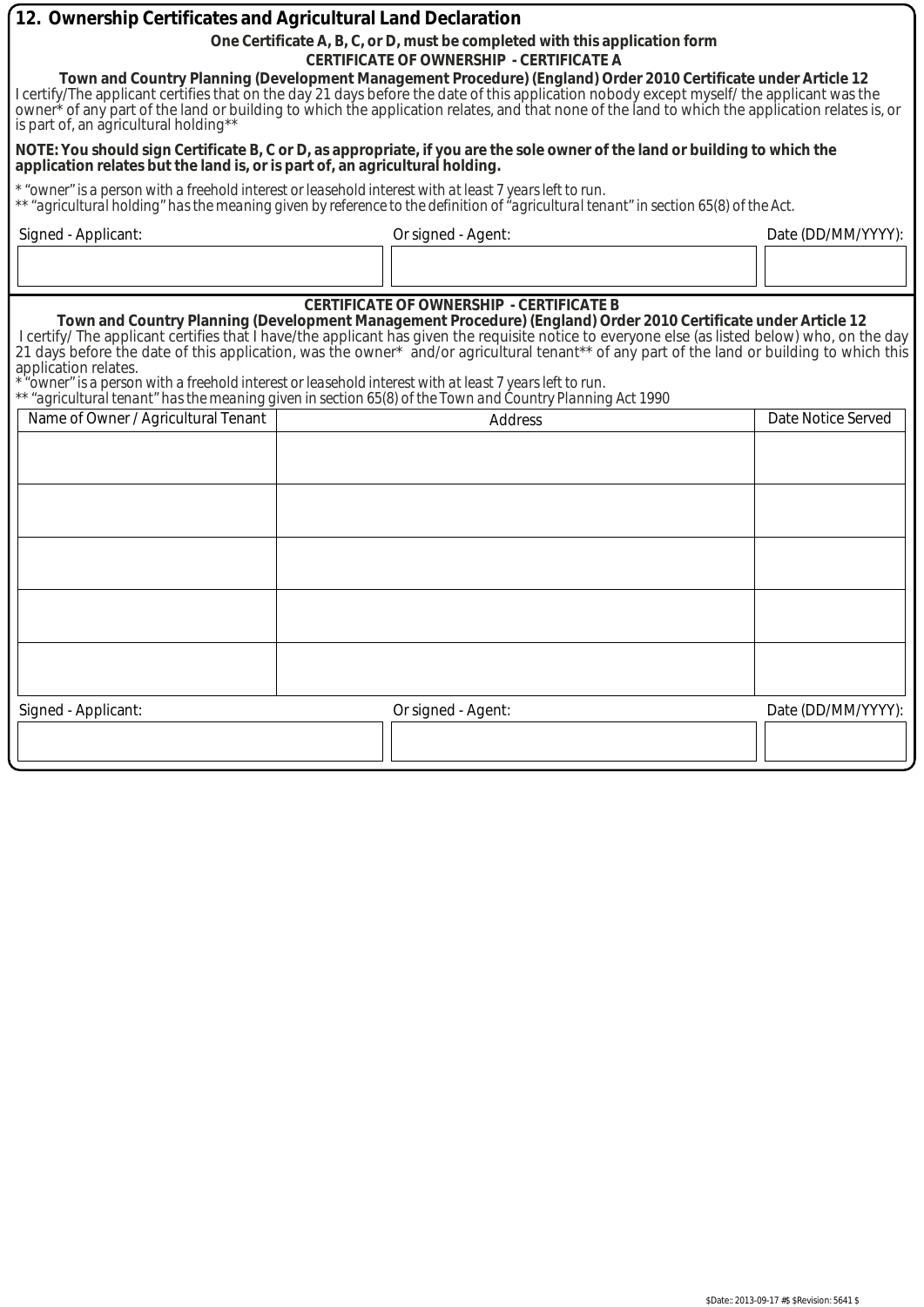| 12. Ownership Certificates and Agricultural Land Declaration (continued)<br>I certify/ The applicant certifies that:<br>Neither Certificate A or B can be issued for this application<br>The steps taken were:                                                                                                                                                                                                                                                                                                                                                                                                                                                                                                                                                                                                                                             | <b>CERTIFICATE OF OWNERSHIP - CERTIFICATE C</b><br>Town and Country Planning (Development Management Procedure) (England) Order 2010 Certificate under Article 12<br>All reasonable steps have been taken to find out the names and addresses of the other owners* and/or agricultural tenants** of<br>the land or building, or of a part of it, but I have/ the applicant has been unable to do so.<br>* "owner" is a person with a freehold interest or leasehold interest with at least 7 years left to run.<br>** "agricultural tenant" has the meaning given in section 65(8) of the Town and Country Planning Act 1990 |                                                                                                                                                                                                       |                    |  |  |
|------------------------------------------------------------------------------------------------------------------------------------------------------------------------------------------------------------------------------------------------------------------------------------------------------------------------------------------------------------------------------------------------------------------------------------------------------------------------------------------------------------------------------------------------------------------------------------------------------------------------------------------------------------------------------------------------------------------------------------------------------------------------------------------------------------------------------------------------------------|------------------------------------------------------------------------------------------------------------------------------------------------------------------------------------------------------------------------------------------------------------------------------------------------------------------------------------------------------------------------------------------------------------------------------------------------------------------------------------------------------------------------------------------------------------------------------------------------------------------------------|-------------------------------------------------------------------------------------------------------------------------------------------------------------------------------------------------------|--------------------|--|--|
| Name of Owner / Agricultural Tenant                                                                                                                                                                                                                                                                                                                                                                                                                                                                                                                                                                                                                                                                                                                                                                                                                        | Address                                                                                                                                                                                                                                                                                                                                                                                                                                                                                                                                                                                                                      |                                                                                                                                                                                                       | Date Notice Served |  |  |
|                                                                                                                                                                                                                                                                                                                                                                                                                                                                                                                                                                                                                                                                                                                                                                                                                                                            |                                                                                                                                                                                                                                                                                                                                                                                                                                                                                                                                                                                                                              |                                                                                                                                                                                                       |                    |  |  |
|                                                                                                                                                                                                                                                                                                                                                                                                                                                                                                                                                                                                                                                                                                                                                                                                                                                            |                                                                                                                                                                                                                                                                                                                                                                                                                                                                                                                                                                                                                              |                                                                                                                                                                                                       |                    |  |  |
| Notice of the application has been published in the following newspaper<br>(circulating in the area where the land is situated):                                                                                                                                                                                                                                                                                                                                                                                                                                                                                                                                                                                                                                                                                                                           |                                                                                                                                                                                                                                                                                                                                                                                                                                                                                                                                                                                                                              | On the following date (which must not be earlier<br>than 21 days before the date of the application):                                                                                                 |                    |  |  |
|                                                                                                                                                                                                                                                                                                                                                                                                                                                                                                                                                                                                                                                                                                                                                                                                                                                            |                                                                                                                                                                                                                                                                                                                                                                                                                                                                                                                                                                                                                              |                                                                                                                                                                                                       |                    |  |  |
| Signed - Applicant:                                                                                                                                                                                                                                                                                                                                                                                                                                                                                                                                                                                                                                                                                                                                                                                                                                        | Or signed - Agent:                                                                                                                                                                                                                                                                                                                                                                                                                                                                                                                                                                                                           |                                                                                                                                                                                                       | Date (DD/MM/YYYY): |  |  |
|                                                                                                                                                                                                                                                                                                                                                                                                                                                                                                                                                                                                                                                                                                                                                                                                                                                            |                                                                                                                                                                                                                                                                                                                                                                                                                                                                                                                                                                                                                              |                                                                                                                                                                                                       |                    |  |  |
| <b>CERTIFICATE OF OWNERSHIP - CERTIFICATE D</b><br>Town and Country Planning (Development Management Procedure) (England) Order 2010 Certificate under Article 12<br>I certify/ The applicant certifies that:<br>Certificate A cannot be issued for this application<br>All reasonable steps have been taken to find out the names and addresses of everyone else who, on the day 21 days before the<br>$\bullet$<br>date of this application, was the owner* and/or agricultural tenant** of any part of the land to which this application relates, but I<br>have/ the applicant has been unable to do so.<br>* "owner" is a person with a freehold interest or leasehold interest with at least 7 years left to run.<br>agricultural tenant" has the meaning given in section 65(8) of the Town and Country Planning Act 1990"<br>The steps taken were: |                                                                                                                                                                                                                                                                                                                                                                                                                                                                                                                                                                                                                              |                                                                                                                                                                                                       |                    |  |  |
| Notice of the application has been published in the following newspaper<br>(circulating in the area where the land is situated):                                                                                                                                                                                                                                                                                                                                                                                                                                                                                                                                                                                                                                                                                                                           |                                                                                                                                                                                                                                                                                                                                                                                                                                                                                                                                                                                                                              | On the following date (which must not be earlier<br>than 21 days before the date of the application):                                                                                                 |                    |  |  |
|                                                                                                                                                                                                                                                                                                                                                                                                                                                                                                                                                                                                                                                                                                                                                                                                                                                            |                                                                                                                                                                                                                                                                                                                                                                                                                                                                                                                                                                                                                              |                                                                                                                                                                                                       |                    |  |  |
| Signed - Applicant:                                                                                                                                                                                                                                                                                                                                                                                                                                                                                                                                                                                                                                                                                                                                                                                                                                        | Or signed - Agent:                                                                                                                                                                                                                                                                                                                                                                                                                                                                                                                                                                                                           |                                                                                                                                                                                                       | Date (DD/MM/YYYY): |  |  |
|                                                                                                                                                                                                                                                                                                                                                                                                                                                                                                                                                                                                                                                                                                                                                                                                                                                            |                                                                                                                                                                                                                                                                                                                                                                                                                                                                                                                                                                                                                              |                                                                                                                                                                                                       |                    |  |  |
|                                                                                                                                                                                                                                                                                                                                                                                                                                                                                                                                                                                                                                                                                                                                                                                                                                                            |                                                                                                                                                                                                                                                                                                                                                                                                                                                                                                                                                                                                                              |                                                                                                                                                                                                       |                    |  |  |
| 13. Planning Application Requirements - Checklist<br>the Local Planning Authority has been submitted.<br>The original and 3 copies of a<br>completed and dated application form:<br>The original and 3 copies of a plan which<br>identifies the land to which the application<br>relates drawn to an identified scale<br>and showing the direction of North:<br>The original and 3 copies of other plans<br>and drawings or information necessary to                                                                                                                                                                                                                                                                                                                                                                                                       | Please read the following checklist to make sure you have sent all the information in support of your proposal. Failure to submit all<br>information required will result in your application being deemed invalid. It will not be considered valid until all information required by<br>The original and 3 copies of a<br>design and access statement if<br>proposed works fall within a<br>conservation area or<br>World Heritage Site, or relate to a<br>Listed Building:                                                                                                                                                 | The correct fee:<br>The original and 3 copies of the<br>completed, dated Ownership<br>Certificate $(A, B, C \text{ or } D - as$<br>applicable) and Article 12<br>Certificate (Agricultural Holdings): |                    |  |  |
| describe the subject of the application:                                                                                                                                                                                                                                                                                                                                                                                                                                                                                                                                                                                                                                                                                                                                                                                                                   |                                                                                                                                                                                                                                                                                                                                                                                                                                                                                                                                                                                                                              |                                                                                                                                                                                                       |                    |  |  |